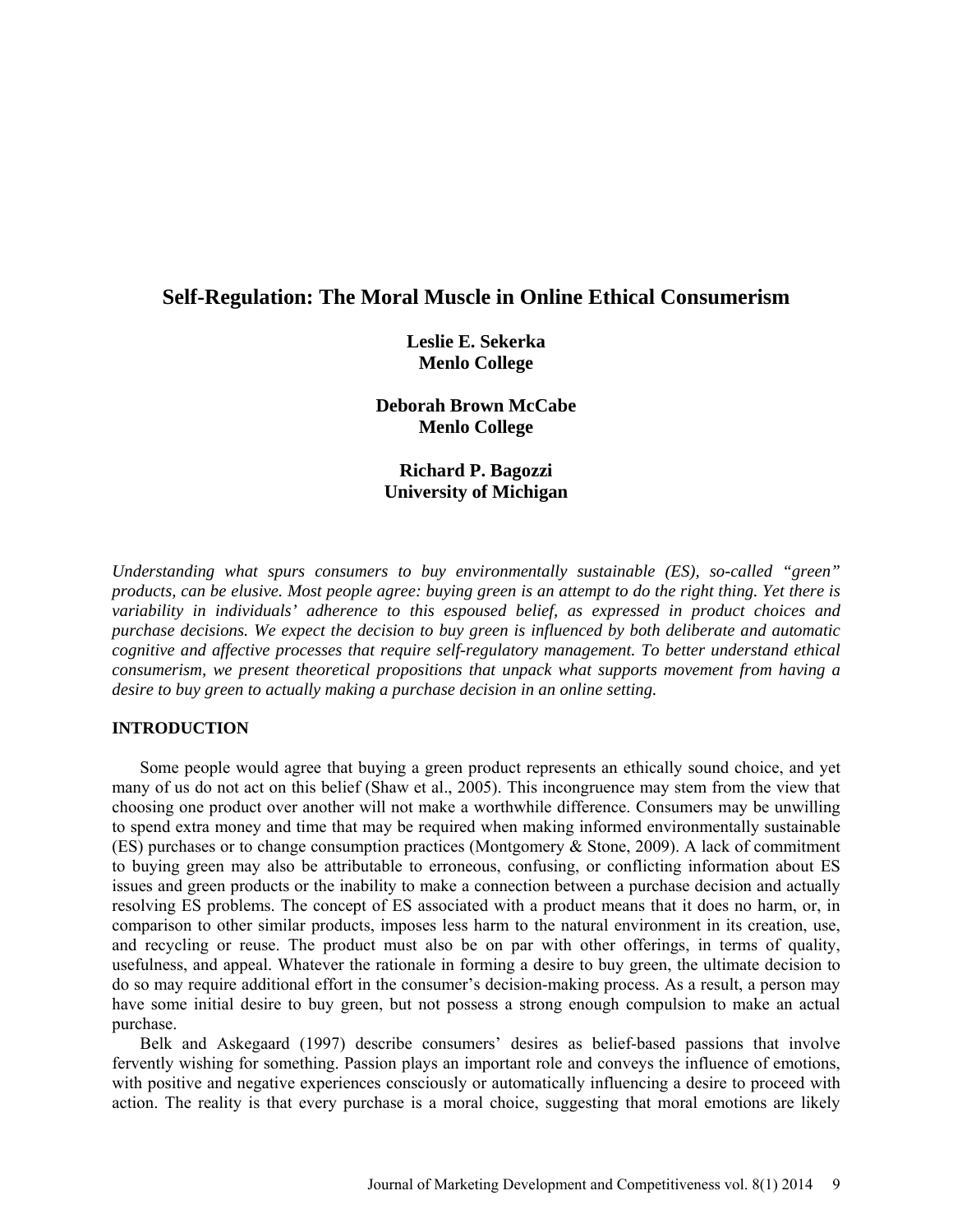involved (Heberlein, 1972). This is markedly so with product decisions that involve ES, which, by definition, have moral and social implications. With the Internet, social implications of one's purchase decisions are more visible than ever before. While ethical markets possess vast potential (Doane, 2001), we know very little about what fuels purchase decisions for ES (green) products when shopping online. To begin to address ethical consumerism, we posed this research question: *What influences movement from the desire to a decision to buy a green product in an online shopping context?* We begin with an overview of the relevant literature and then present a model to depict the role of self-regulation as an influencer in helping people move beyond desire and into ethical consumer action.

# **ETHICAL CONSUMERISM ONLINE**

The Internet has become a global tool for word-of-mouth recommendations given to family, friends, and others through social networks. In general, shared information converts lower-order cognition and affect into higher-order information processes, leading to increased commitment (Bristor, 1990). Say that you hear about a green cleaning product from a community blog. This exposure may initially seem inviting, so you try it out and then share information about the product online. Gradually your consumption patterns may shift to include the purchase of other eco-friendly household supplies especially after receiving affirmations from friends and acquaintances, and other social feedback. The credibility of message source, combined with the potential for consumer involvement in message content, contributes to these feelings and higher-order beliefs. Through multiple exchanges and interactions, one message can reach millions of consumers (Lau & Ng, 2001). Social media creates an omnipresent form of sustained influence.

Peer influence is a strong predictor of behavior. For moral action this can be even more powerful than one's own belief system (Zey-Ferrell et al., 1979). Word-of-mouth is a common venue for peer influence. Researchers concur that informal exchange of information through personal conversations can influence consumer choice and decision-making (Arndt, 1967), shape expectations (Zeithaml & Bitner, 1996), and influence post-usage perceptions of products and services (Bone, 1995). Prior to the Internet, this form of communication was limited to individuals in a consumer's personal network (face-to-face, mail, telephone, etc.). Advances in online tools and the ways in which people connect in virtual environments have led to exponential growth in the amount of word-of-mouth information accessible to consumers.

Social media may be a powerful vehicle in guiding collective moral judgment. While there is debate about the relevance of online groups as communities, Hagel and Armstrong posit that "community has been at the heart of the Internet since its inception" (1997, p. 134). Simply labeling individuals as members of a group (e.g., green buyers) can activate a common identity (Tajfel, 1971). Social embeddedness with online contacts, like chat rooms and customer reviews, has the potential to increase peer influence, as online communication can enhance consumers' social identity and their social identification with a group (Lea et al., 2001). The Internet helps people learn about social causes and facilitates broad social involvement (Lebo, 2008). Consumers' online conversations contribute to social and economic outcomes, including educating consumers for environmental awareness (Kozinets et al., 2011).

People relate to one another in online communities in ways that can influence buying decisions (Bagozzi et al., 2007). With physical/temporal barriers eliminated, novel ways of connecting shift the meaning of social distance and may expand consumer agency. The Internet provides a venue for an expanded reach of relationships among people who acknowledge that they have something in common, with a resultant sense of commonality and solidarity. In many cases, networks replace locality as the basis for sociability and identity (Castells, 2001). Inasmuch as commonality influences how people broach social issues, such as exercising care for ES, it underscores the need to understand the forces that drive ethical consumer decision-making in the computer-mediated domain. Information shared does not have to be disseminated from someone we know personally in order for it to have an impact. Because social media networks provide a sustained context for ethical consumerism, we use this platform for our theory-building endeavor.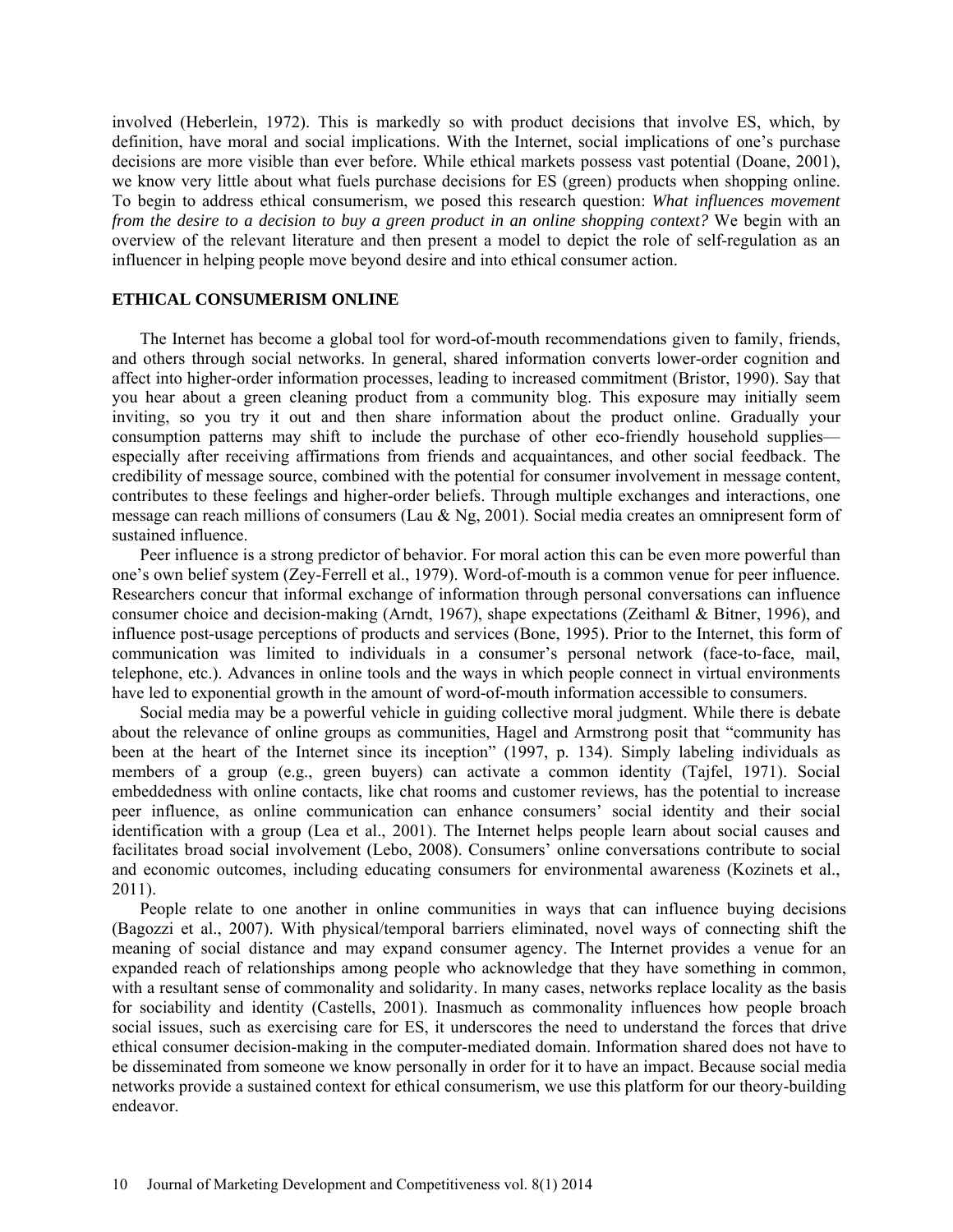#### **Ethical Decision-Making**

Rest's (1986) moral decision-making model explains how people generally arrive at some level of moral behavior. While scholars target moral judgment as a central point (cf. Hunt  $\&$  Vitell, 1986), research is needed to understand how people move from having a desire to act, to making a decision to act on that desire. An updated model presents the steps as: (1) awareness of the ethical issue, (2) desire to act, (3) decision to act, and the (4) ethical action (see Figure 1) (Sekerka & Bagozzi, 2007).

The internal/external factors that influence reasoning strategies and sensemaking, and their impact on ethical decision-making, are well known (cf. Caughron et al., 2011). But the gap between forming an intention and having an opportunity to act on it can be interrupted and thwart planned behavior (Bagozzi, 1992, 2006). Events can occur that block the implementation of one's plan for action. Such lack in follow-through may be attributed to a combination of internal factors, as well as external situational contingencies that occur earlier in the ethical decision-making process as well as after an intention is formed. Given the tenuous nature of sustaining consumer desires, we focus on the deliberative and automatic factors that bolster a decision to buy green. To unpack ethical consumerism in an online environment, a more granular understanding of the process is needed to advance mindful consumption. Since awareness is a precondition for the development of moral norms for ES actions (Heberlein, 1972), consumers need to be informed and reminded that making a purchase decision has ethical implications and moral repercussions. Once aware that product choice is an ethical issue, the willingness or desire to proceed with right action is needed. What fuels the decision to buy an ES product once ethical awareness and desire emerge?

### **ROLE OF SELF-REGULATION**

Self-regulation is defined as goal-directed behavior ascribed to a particular timeframe (Baumeister  $\&$ Heatherton 1996). This may be the regulation of achievement-related behaviors, personal strivings, and shared goals. Self-control is typically used to describe a narrower subset of self-regulatory processes, i.e., those that aim to override unwanted impulses or urges (e.g., buying something you cannot afford). In general, self-regulation entails three elements: (a) standards of thought, feeling, or behavior that individuals endorse, mentally represent, and monitor, (b) sufficient motivation to invest effort into reducing discrepancies between standards and actual states, and (c) sufficient capacity to achieve this in light of obstacles and temptations along the way (Hoffman et al., 2012). People lack self-regulation when standards, motivation, or capacity are not available.

People feel different types of desire when making a purchase decision. Both appetitive and volitive forms of desire can influence their choice, yet each element of desire is reasoned or felt and expressed in different ways. When referring to appetitive desires, we think of craving, hungering, or yearning for something; conversely, volitive desires are more about wishing, liking, or wanting something. The intensity of a volitive desire is a function of subjective and group norms, self-efficacy toward outcome expectancies, and anticipated emotions, as a person moves to fulfill a goal. The intensity of an appetitive desire is based on internalized factors, often biological, which serve to unleash latent desires. Sometimes a desire for a certain product leads to an immediate decision to buy it. This constitutes a deterministic outcome of a desire, typically occurring when primitive habits, urges, compulsion, or impulsivity operate. This can occur when self-regulation is absent or thwarted, or when first-order desires go unchecked deterministically (Sekerka & Bagozzi, 2007). A direct link between desire and decision to act can be thought of as deterministic—either habitual or compulsive. This path can be interrupted by selfregulation, where desires become altered in one of two ways. Automatic self-regulation of desires to act occurs as a consequence of an orientation learned developmentally, often early in life (e.g., Kochanska, 1994; Posner & Rothbart, 2000), manifest as certain values, traits, or virtues. Conscious self-regulation of desire occurs through the willful application of personal standards to one's felt desire (first-order) and exemplifies a second-order desire governing a first-order desire. We now consider the impact of automatic and conscious regulatory influences that moderate the effect of a first-order desire to act on the decision to buy an ES product.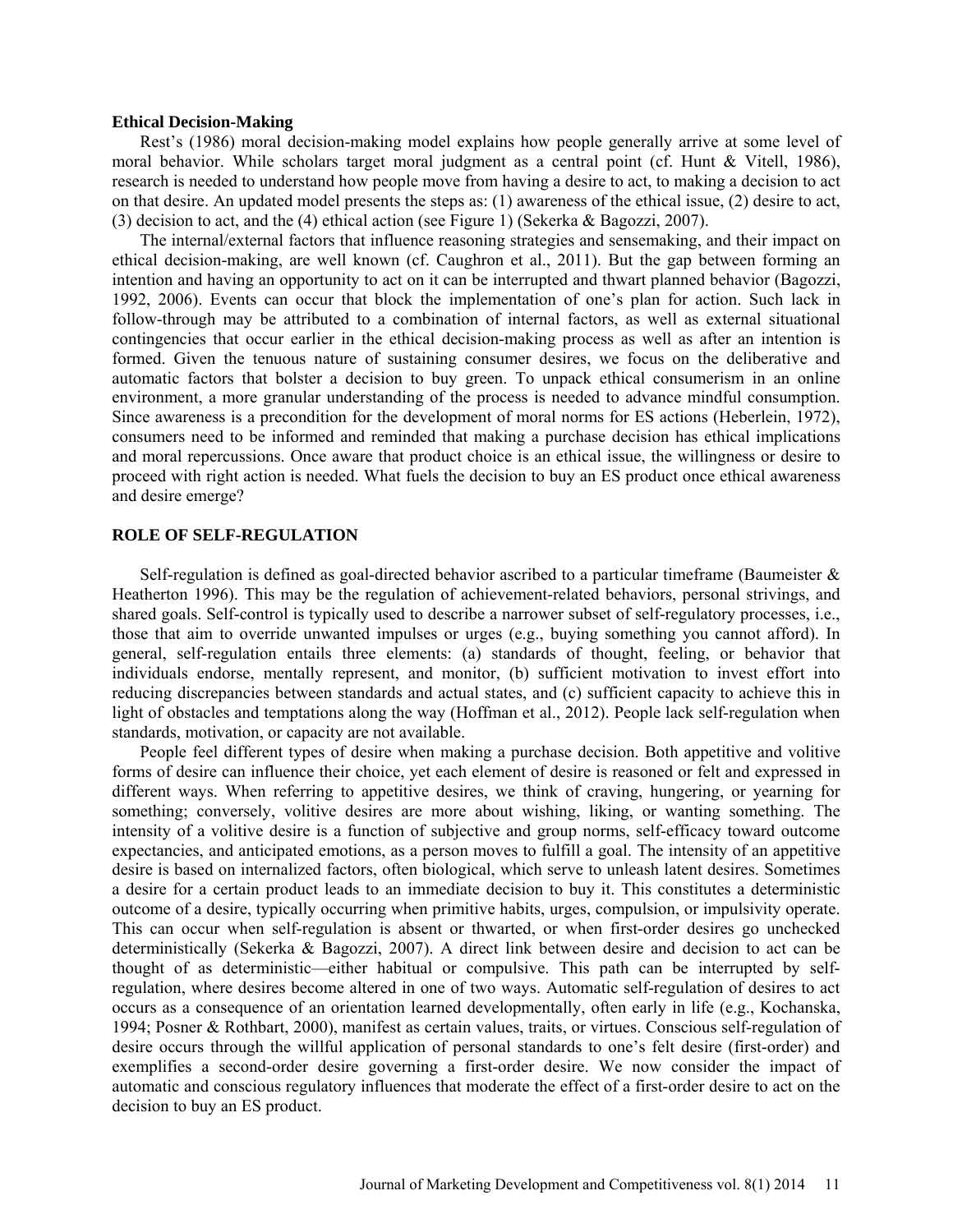#### **Automatic Self-Regulation**

Personal values or virtues often function as automatic self-regulatory mechanisms, similar to the role of traits. These preestablished guidelines direct our responses. Regardless of their implicit/explicit form, personal values are inherent in our choices and behaviors, and vary depending upon the person and situation (Konrad, 1982). Family and peer influence, religious values, and personal needs shape each person and contribute to how they act when faced with an ethical issue (Barry, 1985). Scholars agree that personal values influence moral behavior (DiBattista, 1989). As adults, we carry a preconditioned set of values toward the natural environment, which plays an important role in guiding our actions. Standards that reside within our moral fiber, as Rokeach calls personal values (1977), prove useful in understanding and explaining sensitivity to the ethical dimensions of consumerism. To learn how values or virtues become lifestyle choices, we reference Aristotle, who claimed, "the man who is to be good must be well trained and habituated" (2009, NE IX: 9). If we want a sustained value of environmental care to influence purchase decisions, it needs to become a habit of choice. Daily life requires the ability to restrain certain impulses and desires, while channeling others in pursuit of valued goals. This is where self-regulation takes center stage, helping us overcome inertia and promote the desire to do good.

Self-regulation is so central to ethical action that Baumeister and Exline (1999) describe it as the master virtue, inasmuch as virtues entail overcoming selfish impulses for the sake of others. Responses in the form of thoughts, feelings, and desires can be regulated. Self-regulation is both key to adaptive success and central to virtuous behavior, especially if the latter requires setting aside the pursuit of selfish goals (Baumeister & Exline, 2000). Deemed a moral muscle and moral competency, self-regulation has been empirically linked to the ability to proceed with a decision to engage in moral courage, reflecting its value in the ethical decision-making process (Sekerka et al., 2011). Self-regulation may be inculcated in one's personal values and traits. In an ideal scenario, a person self-regulates in the course of decisionmaking automatically, without even thinking about it. When exercised regularly, personal values can ultimately become second nature, evolving into or becoming ingrained character traits (Rokeach, 1977). Personal values serve as guiding principles in one's life. But to be genuine and efficacious, they need to be applied to everyday thoughts and actions. If individuals exercise self-regulation regularly, in time they can influence their natural reactions from being less to more inclined to act in environmentally responsible ways.

The moral muscle of self-regulation can strengthen with use. While this capability may be firmly established in some, there is potential for development in most people. Thus, the likelihood to buy green as an ethical action may be influenced by increasing the value of ES awareness and self-regulation. Additionally, personal values arise through developmental and socialization processes and are often exercised as a response to explicit social influences (Schwartz, 1996). They can motivate behavior as well as justify past actions. We see that the operation of personal values as automatic self-regulation has the potential to moderate the effect of the desire to buy an ES product on the decision to buy it. To the extent a person has acquired personal values, traits, and virtues to act ethically, these personal factors can augment or attenuate the influence that a desire to act has on the decision to so act, depending on whether the value, trait, or virtue is consonant or dissonant with this desire (see Figure 1), stated as:

*Proposition 1: Automatic self-regulation (in the form of personal values, traits, and virtues) moderates the relationship between the desire for and the decision to buy an ES product in a social media context.*

When influenced by values, traits or virtues, the effects of self-regulation are largely automatic. But what about when self-regulation is consciously controlled? Could this be a way that decision-makers can transform desires into decisions to buy green?

#### **Conscious Self-Regulation**

Central to ethical consumerism is the ability to respond to and/or alter one's emotional and motivational states. We need certain competencies to keep these states in perspective, relative to others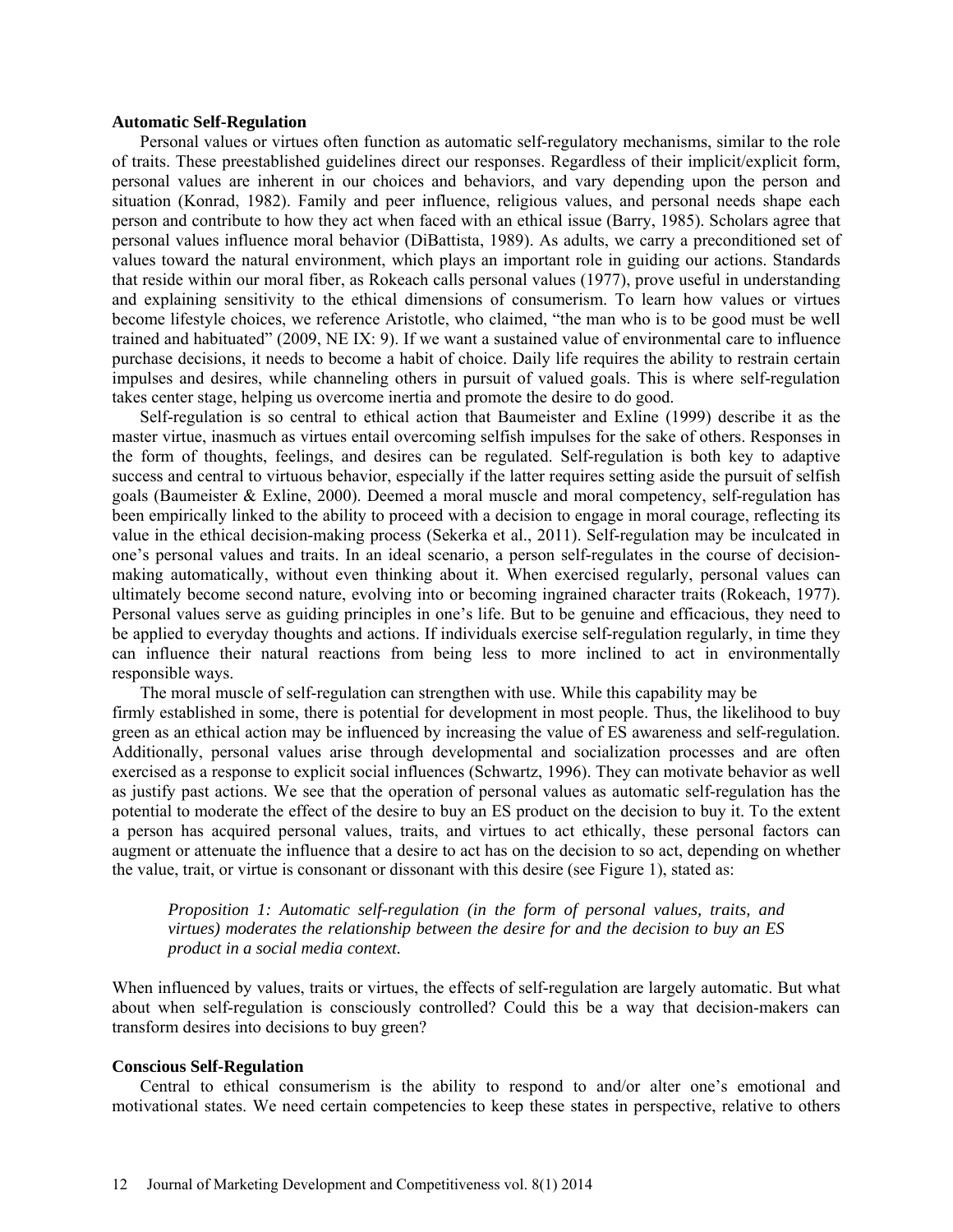(Salovey et al., 1993). People who are aware of their emotions and motives and use them effectively impose self-regulation to their advantage. To facilitate ethical action, our emotions and motives must inform but not overwhelm our decision-making efforts. Building on self-regulation theory (Baumeister & Vohs, 2004), emotional and motivational awareness, coupled with self-control, can be used to guide choices via incorporation of long-range considerations. This is an important component of ethical consumerism. Environmentally responsible action is expressed in how we select products and make decisions about what we choose to buy. To be more ethical, people need to practice becoming aware of their automatic responses. Consumers need to acknowledge that seemingly benign purchase decisions, when repeated, create habits that can be deleterious to the planet. Awareness and use of emotions and motives, practiced with self-regulation, are important in responding to purchase decisions and becoming an informed green shopper.

Frankfurt (1971, 1988) explained how people have the capacity for reflective self-evaluation, becoming aware of their motives, feelings, thoughts, and desires. He proposed that everyone has some capacity to evaluate their desires and decide whether they want (or do not want) to activate them, referring to this process as *second-order desires*. Bagozzi (2006) describes how decision-makers reflect on a felt (first-order) desire to act in a way that overrides or postpones further consideration or implementation of the desire to act. Thus, when a person is thinking about a first-order desire to act, he poses reflective questions such as: *Am I the kind of person who should have such a desire? Am I the kind of person who acts on this kind of desire? Is the desire I feel consistent with the kind of person I ought or wish to be? Will acting on this desire lead to my well-being?*

As people reflect on ES in their consumer purchase decisions, they might consider what effect acting on the desire to care for the environment will have on others, society at large, and the planet, over time. In a parallel manner, the consumer may reflect upon his lack of felt (first-order) desire to act. Here, the person considers whether to embrace, accept, or construct a desire to act, and questions analogous to those described may be exercised (e.g., *Is my not feeling a desire to act consistent with the type of person I wish to be?*). Given self-reflectivity, expectations are framed as second-order desires and moderate the effect of the first-order desire to act on the decision to act (see Figure 1), stated as:

*Proposition 2: Conscious self-regulation (second-order desires) moderates the relationship between the desire for and the decision to buy an ES product in a social media context.*

Based on recent developments made by emotion psychologists and organizational researchers, secondorder desires develop and are influenced by two processes, self-conscious and moral emotions, along with social identity. We now turn to these factors as a potential resource for enhanced ethical consumerism related to ES.

## **SECOND-ORDER DESIRES**

# **Self-Conscious and Moral Emotions**

Self-conscious emotions (SCEs) help shape second-order desires. When young, we are socialized to different degrees to feel socially perceived or experienced emotions such as empathy, pride, guilt, shame, embarrassment, envy, and jealousy (Lewis, 2000; Tangney, 2003). When confronted with an opportunity and desire to act, a decision-maker may experience SCEs, depending on the nature of previous experiences and one's emotional history (e.g., how a person managed these emotions previously). Selfconscious emotions have personal and social connotations and bring the person who is experiencing them to consider the self as object and agent (Barret, 1995). Second-order desires are directly dependent on SCEs. In the case of pride, this helps a person to maintain self-esteem, signals important standards, and facilitates the acquisition of information about the self (as object and agent). Pride can show others that one has achieved valued outcomes, promoting competitive motives. Of course, pride must be selfmanaged, lest it lead to hubris, with negative social consequences (Lewis, 2000). Excessive pride can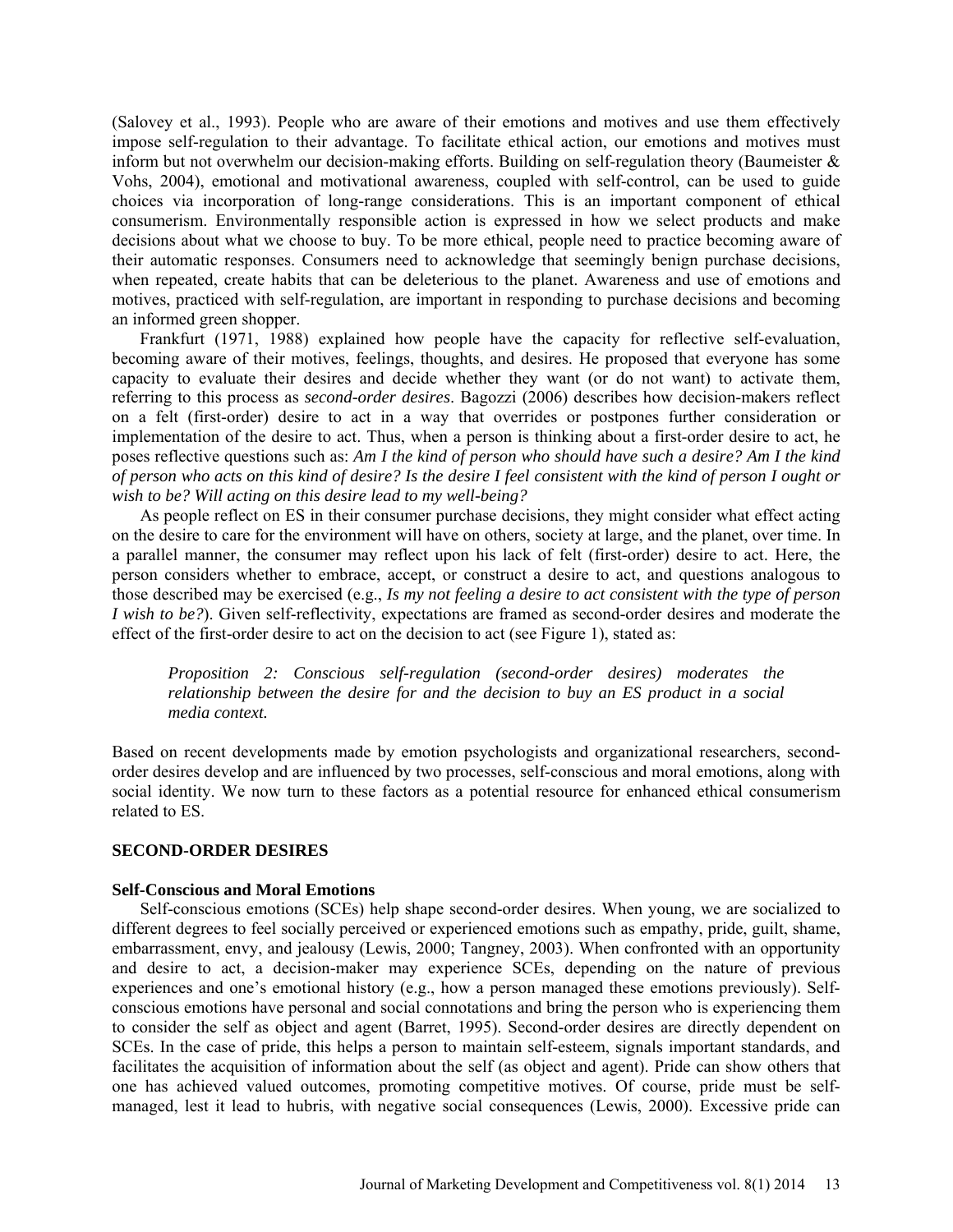actually cloud people's judgment and inadvertently support moral myopia. Hubris is considered maladaptive, associated with distortion and self-enhancement. Central to our model, is the notion that second-order desires respond to personal and social standards for conduct, entailed by positive and negative SCEs.

Relevant to developing a desire to act, SCEs experienced as a result of how others perceive our actions (what we buy), can elevate our desire to buy green (e.g., shame, embarrassment, guilt, pride and gratitude) (Tangney et al., 2007). Social self-conscious emotions are linked with a person's decision to adhere to moral standards and engage in prosocial behavior (Hart & Matsuba, 2007; McCullough et al., 2001). When a person anticipates or engages in doing something less than their best self or wrong, adverse feelings may occur (Michie, 2009). Conversely, when one anticipates or does something right or good, self-approval is a likely result. During reflection and evaluation, the concept of self typically becomes the object, prompting SCEs to serve as internal punishment or reinforcement for one's thoughts, feelings, and behaviors. This internal moral barometer provides immediate and salient feedback on what one perceives as socially and morally acceptable (McCullough et al., 2001). Ethical challenges, decisions, and actions evolve in a social milieu. As people make online purchases, they consider the consequences of how their actions may be viewed by others, which, in turn, may produce emotional experiences to include general arousal, appraisals, or physiological reactions.

In general, shame results from a negative evaluation of oneself, as it pertains to being in community. It is viewed as the more *public* emotion arising from exposure and disapproval of a shortcoming or transgression as others view you (actual or anticipated) (Tangney, 1999). Shame threatens one's place in society or a group. This particular SCE fosters an acceptance of responsibility, rather than a tendency to point the finger in blame (Tangney et al., 1992). With guilt, feelings are considered *private*; hence, they tend to be proportionate with the severity of the situation. People who feel guilt see it as likely justified and less directed at the core of their person, centering more on the evaluations of one's behavior than on evaluations of self. A person experiencing guilt is relatively decentered, focusing on a negative behavior somewhat separate from the self. In focusing on a bad behavior, rather than a bad self, a person feeling guilt is more likely to recognize and be concerned about the effects of that behavior on others (Tangney, 2007, p. 349). Feeling guilty, one is primed to respond to negative cues with corrective action (e.g., change purchasing behavior to green products). Guilt can remind a person of their duty and upbringing on how one ought to act in an ethically challenging situation (Bagozzi et al., 2007). People who feel embarrassed are inclined to behave in conciliatory ways in order to win approval and inclusion (Sharkey & Stafford, 1990).

When people experience moral emotions that affirm their actions, the affective experience encourages a sense of pride, gratitude, or elation. When appropriate and balanced, pride stems from an accomplishment that offers self-confirmation. Mascolo and Fischer (1995) define pride as an emotion "generated by appraisals that one is responsible for a socially-valued outcome or for being a sociallyvalued person" (p. 66). From this perspective, pride not only enhances self-worth but also encourages future behavior that conforms to social standards of what is valued or has merit. Appraisals associated with experiencing authentic pride are based on specific accomplishments and accompanied by feelings of genuine self-worth (Tracy & Robins, 2007). Authentic pride is a powerfully pleasant emotion or prized consequence that individuals experience when one's actions are valued by other members of their social networks. Scholars suggest that pride is a moral affect because it has the potential to promote self- and other-directed respect (Hart & Matsuba, 2007; Tangney, 1999). Gratitude and elevation are moral affects, usually associated with outcomes of being engaged in prosocial behavior or acts of moral goodness. People strive to achieve goals and/or to treat others well because of the pride they can experience when they succeed in these endeavors (Michie, 2009). Authentic pride can reinforce both achievement-oriented and prosocial behaviors. Emotional feedback informs individuals that actions enhance their acceptance among social group members (Tracy & Robins, 2007).

A constellation of SCEs play a role, especially when social media is involved in shaping a purchase decision. Consider choosing between two products, one is green—the other is not. You are aware through social interactions that this represents an ethical issue. When online, you share information about what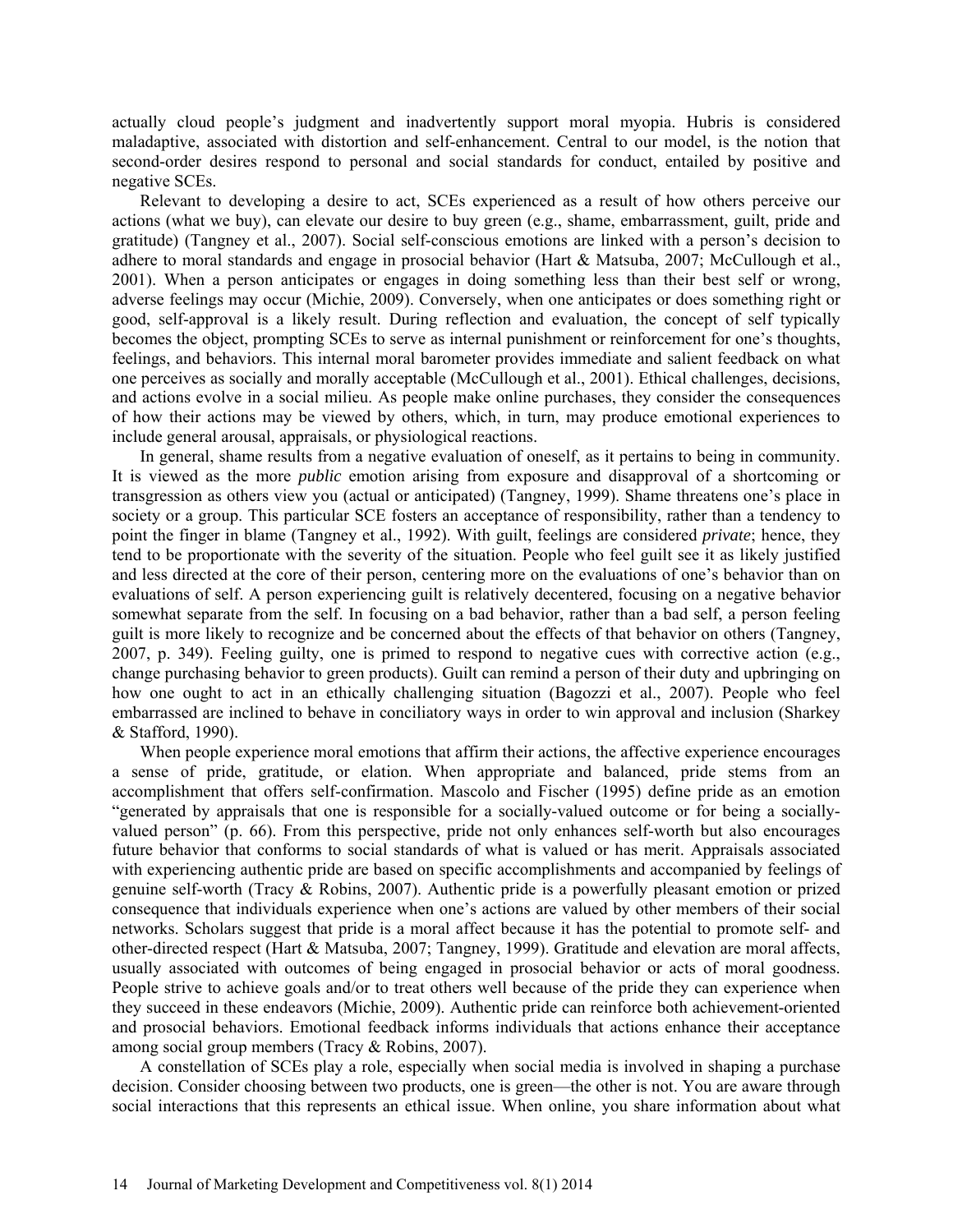you buy and look to see what other people recommend (e.g., Facebook's "like" option). By not choosing an ES product, you might be perceived as someone who does not care for the environment or, worse yet, deemed socially irresponsible. Imagined perceptions may foster SCEs as regulatory queues to motivate right action (self-monitoring how you see yourself or how others may perceive you). Individuals typically want to mitigate negative perceptions and prompt positive ones. Avoiding guilt or shame and wanting to feel pride demonstrates how prefactual SCEs can motivate purchase decisions as a result of attending to internal cues. These suppositions are consistent with the theoretical and phenomenological literature, showing how SCEs are based on interpersonal contexts, both real and perceived.

Research on morality has traditionally focused on reasoning (Turiel, 1983; Kuhn, 1989). In fact, everyday reasoning previously excluded gut reactions, intuitive responses, and affective elements (Galotti, 1989). In the early 1980s a moral-emotional correction began to unfold (Haidt, 2001). As research on moral emotions increased, theorizing about morality shifted from reasoning and moved towards the affective elements, with an emerging focus associated with decisions to engage (or not engage) in ethical behavior. Haidt (2003) defines this group of feelings as being "linked to the interests or welfare either of society as a whole or at least of persons other than the judge or agent" (p. 276). Moral emotions provide motivational force to do good and avoid doing bad (Kroll & Egan, 2004). While there is some overlap with SCEs, moral psychologists have demonstrated the unique elicitors and action tendencies that make these particular feelings directly associated with moral action. But actual behavior is not necessary for moral emotions to have a demonstrative effect (Tangney et al., 2007). People anticipate their emotional reactions (e.g., guilt or pride) as they consider their behavioral alternatives. Thus, moral emotions can exert strong influence on choices and actions by providing feedback regarding both anticipated and actual (consequential) behavior. When moving from the desire to buy green to a purchase decision, positive and/or negative emotions can support progress by moderating the effect of the desire to buy on the decision to buy (see Figure 1), stated as:

*Proposition 3: Social or self-conscious and moral emotions activate and/or support second-order desires to buy an ES product and thereby moderate the effect of first-order desires on the decision to buy an ES product in a social media context.*

## **Social Identity**

Another factor that shapes and constrains second-order desires is social identity (Ashford & Mael, 1989; Bergami & Bagozzi, 2000). Membership in a group or organization can promote certain values or standards, used as potential criteria for second-order desires. Social identity entails self-awareness of group membership, feelings of attachment and belongingness to a group, and evaluative connotations that one is an important and valued member. As social identity grows, one becomes depersonalized and group standards become paramount. To the extent that the group instills standards that promote ES, it can help to shape second-order desires of group members in ways useful for the regulation of desires to act responsibly. When moving from the desire to be green to an actual purchase decision, social identity can support progress toward an ES product purchase. Conscious self-regulation, as influenced by secondorder desires, is influential in moving from the desire to the decision to act ethically (see Figure 1), stated as:

*Proposition 4: Social identity activates and/or supports second-order desires to buy an ES product and thereby moderates the effect of first-order desires on the decision to buy an ES product in a social media context.*

Under some conditions, self-conscious and moral emotions and social identity might directly influence a desire to buy or not to buy a product (see dashed arrow in Figure 1).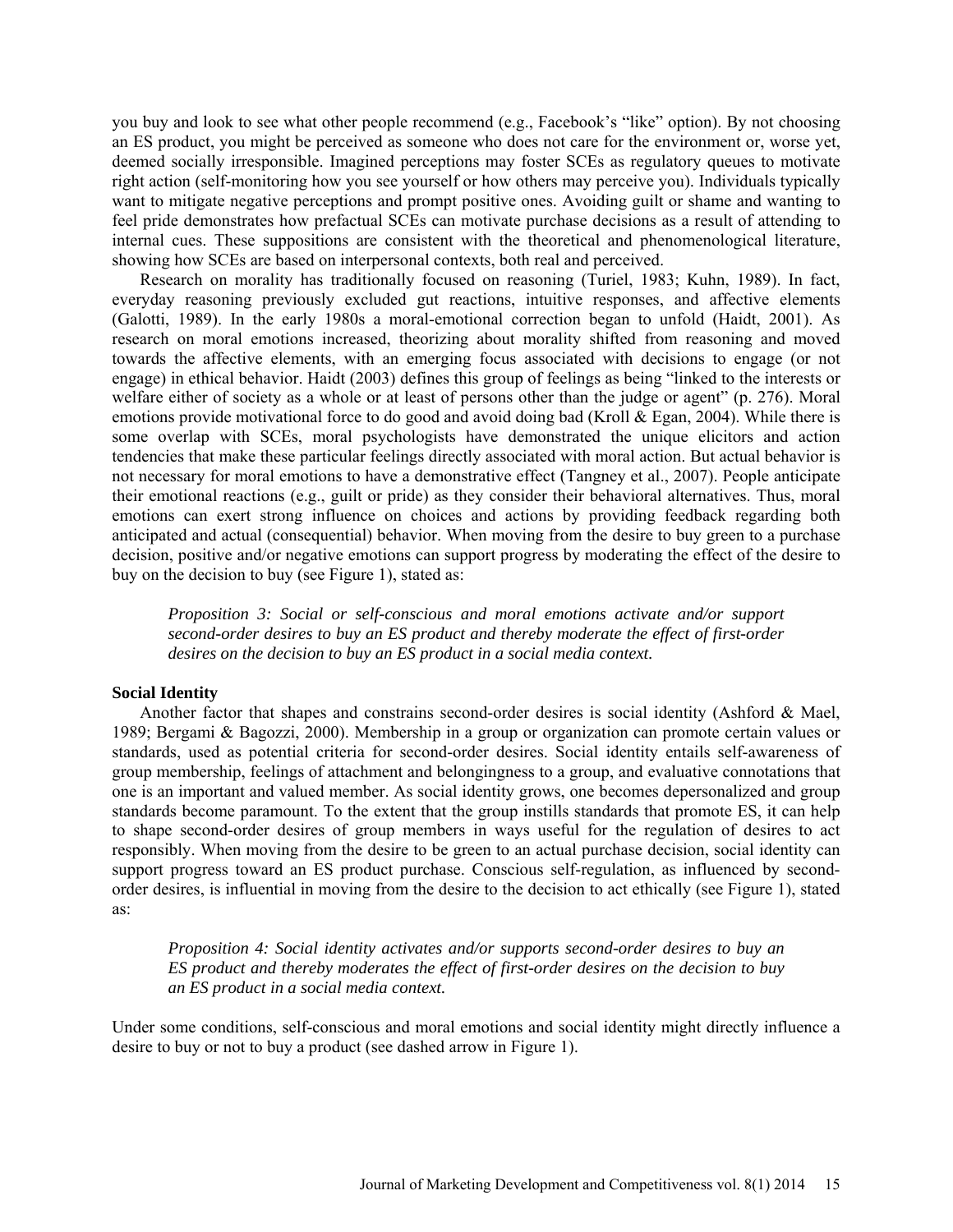#### **IMPLICATIONS**

The notion of self-regulation as a moral muscle suggests that, with practice, one's strength can be increased. While self-regulation is firmly established in some people, there is a potential for enhanced development, particularly when applying it as a moral competency (cf. Sekerka, 2012) toward ES purchase decisions. The demand for green products may be increased by helping people manage their desires with more deliberate attention, focusing on what products align with their ethical identity.

For green consumerism to take hold, many people will need to change their buying habits. Behavioral models show that awareness is not enough to evoke change; people must have the willingness to alter



### **FIGURE 1 MOVEMENT FROM A DESIRE TO THE DECISION TO BUY GREEN**

their thoughts and behaviors (Prochaska et al., 1997). Our work underscores how awareness and desire of an ES product may do little to move people into action. While the intent to act is essential, if a person's desire to buy a product is not bolstered by self-regulation, the desire can dissipate. Social media can play a demonstrative role in shaping a desire to buy green, but self-regulation will require individual personal development.

Given the global reach of the Internet, social media has a transformative element, potentially influencing how shoppers value green products and the desire to buy them. Segmenting consumers according to their personal social responsibility concerns and then communicating tailored information to them can cultivate ethical consumerism (Öberseder, Schlegelmilch, & Gruber 2011). Social media can be employed to initiate ES campaigns to target markets. Word-of-mouth via website recommendations, blogs, and tweets can promote additional awareness among friends (e.g., Facebook contacts). The use of identity descriptors or icons denoting green providers and consumers can be used to promote pride associated with green purchases. Given the embryonic stage of social media and the appeal of innovation in this realm, new forms of social marketing provide a frontier for ethical consumer research. The challenge will be to create lasting positive ES change and actually modify consumers' desire and decision to buy green over time, rather than to spark short-term bursts of interest.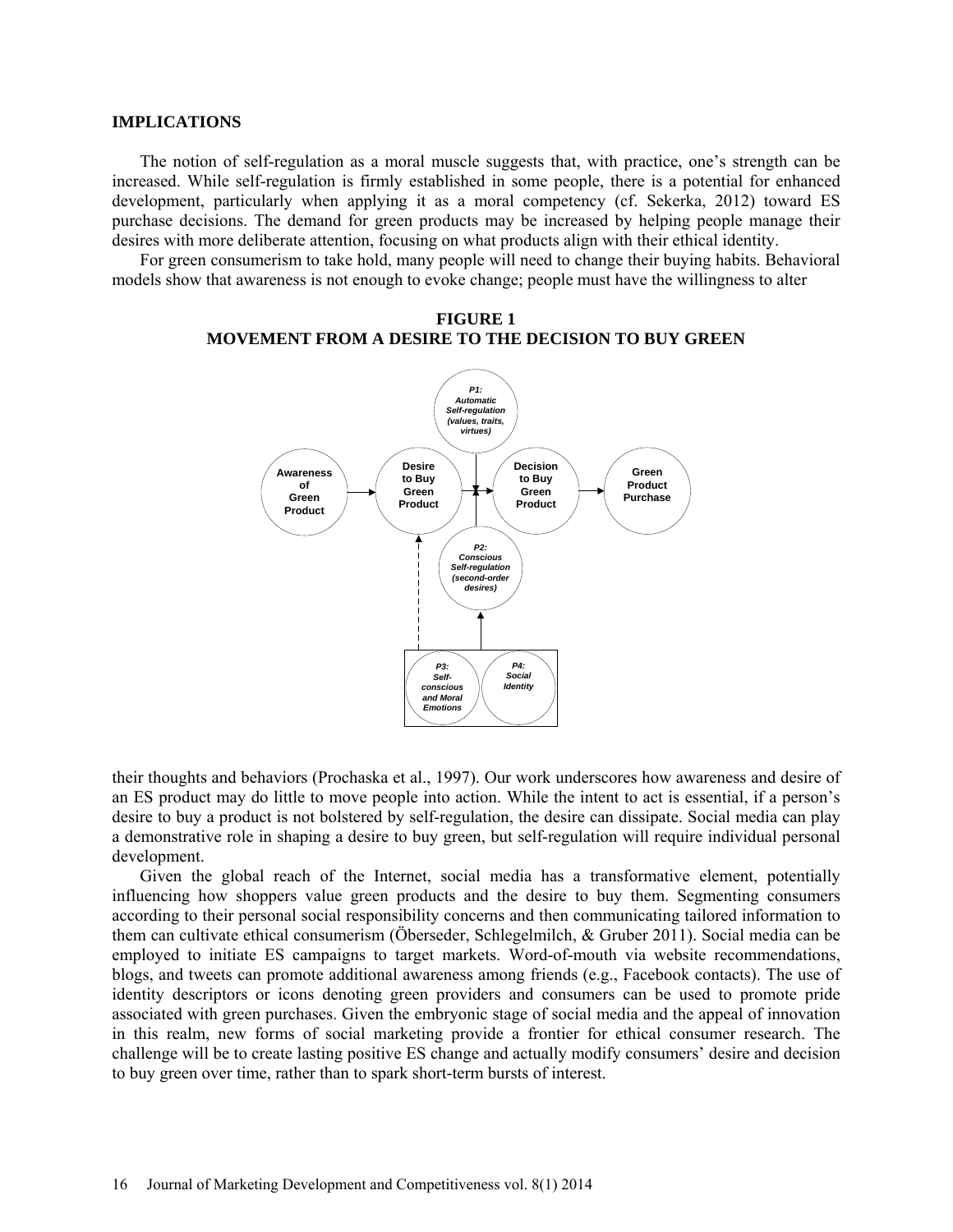To move beyond supposition our model needs to be empirically tested in a social media context. Advancing our understanding of why people choose to buy green—at a time when sustainability is at the forefront of new market creation—is a way to build the global economy. More importantly, ethical consumerism can extend the health and well-being of our shared existence on the planet. As such, this work is but a nascent step to advance multiple shared goals.

# **REFERENCES**

- Aristotle. [350BC] (2009). *Nicomachean ethics*. W. D. Ross (Trans.). Retrieved from: [http://classics.mit.edu/Aristotle/nicomachaen.html.](http://classics.mit.edu/Aristotle/nicomachaen.html)
- Arndt, J. (1967). Role of product-related conversations in the diffusion of a new product. *Journal of Marketing Research, 4(*August), 291-295.
- Ashford, B. E., & Mael, F. (1989). Social identity theory and the organization. *Academy of Management Review, 14*(1), 20-40.
- Bagozzi, R. P. (1992). The self-regulation of attitudes, intentions, and behavior. *Social Psychology Quarterly, 55*(2), 178-204.
- Bagozzi, R. P. (2006). Consumer action: Automaticity, purposiveness, and self-regulation. In N. K. Malhotra (Ed.), *Review of marketing research*, Volume 2, pp. 3-42. Armonk, NY: M. E. Sharpe.
- Bagozzi, R. P., Baumgartner, H., Pieters, R., & Zeelenberg, M. (2000). The role of emotions in goaldirected behavior. In S. Ratneshwar, D. G. Mick, & C. Huffman (Eds.), *The why of consumption: Contemporary perspectives on consumer motives, goals, and desires*, pp. 36-58. London: Routledge.
- Bagozzi, R. P., Dholakia, U. M., & Klein Pearo, L. R. (2007). Antecedents and consequences of online social interactions. *Media Psychology, 9*(1), 77-114.
- Barret, K.C. (1995). A functionalist approach to shame and guilt. In J. P. Tangney & K. W. Fischer (Eds.), *Self-conscious emotions: The psychology of shame, guilt, embarrassment, and pride*, pp. 25-63. New York: Guilford Press.
- Barry, V. (1985). *Moral issues in business*. Belmont, CA: Wadsworth.
- Baumeister, R. F., & Exline, J. J. (1999). Virtue, personality and social relations: Self-control as the moral muscle. *Journal of Personality, 67*, 1165-1194.
- Baumeister, R. F., & Exline, J. J. (2000). Self-control, morality, and human strength. *Journal of Social & Clinical Psychology. Special Issue: Classical Sources of Human Strength: A Psychological Analysis, 19*(1), 29-42.
- Baumeister, R. F. and Heatherton, T. F. (1996) Self-regulation failure: An overview. *Psychological Inquiry, 7*, 1-15.
- Baumeister, R. F., & Vohs, K. D. (2004). *Handbook of self-regulation: Research, theory, and applications*. New York: Guilford Press.
- Belk, R. W., & Akegaard, G. S. (1997). Consumer desire in three cultures: Results from projective research. In M. Brucks and D. J. MacInnis (Eds.), *Advances in consumer research,* Volume 24, pp. 24-28. Provo, UT: Association for Consumer Research.
- Bergami, M., & Bagozzi, R. P. (2000). Self-categorization and commitment as distinct aspects of social identity in the organization: Conceptualization, measurement, and relation to antecedents and consequences. *British Journal of Social Psychology, 39*, 555-577.
- Bone, P. F. (1995). Word-of-mouth effects on short-term and long-term product judgments. *Journal of Business Research, 32*(3), 213-223.
- Bristor, J. M. (1990). Enhanced explanations of word-of-mouth communications: The power of relationships. *Research in Consumer Behavior*, *4*, 51-83.
- Castells, M. (2001). *The Internet galaxy: Reflections on the Internet.* New York: Oxford University Press.
- Caughron, J., Antes, A. L., Stenmark, C. K., Thiel, C. E., Wang, X., & Mumford, M. D. (2011). Sensemaking strategies for ethical decision making. *Ethics & Behavior, 21*(5), 351-366.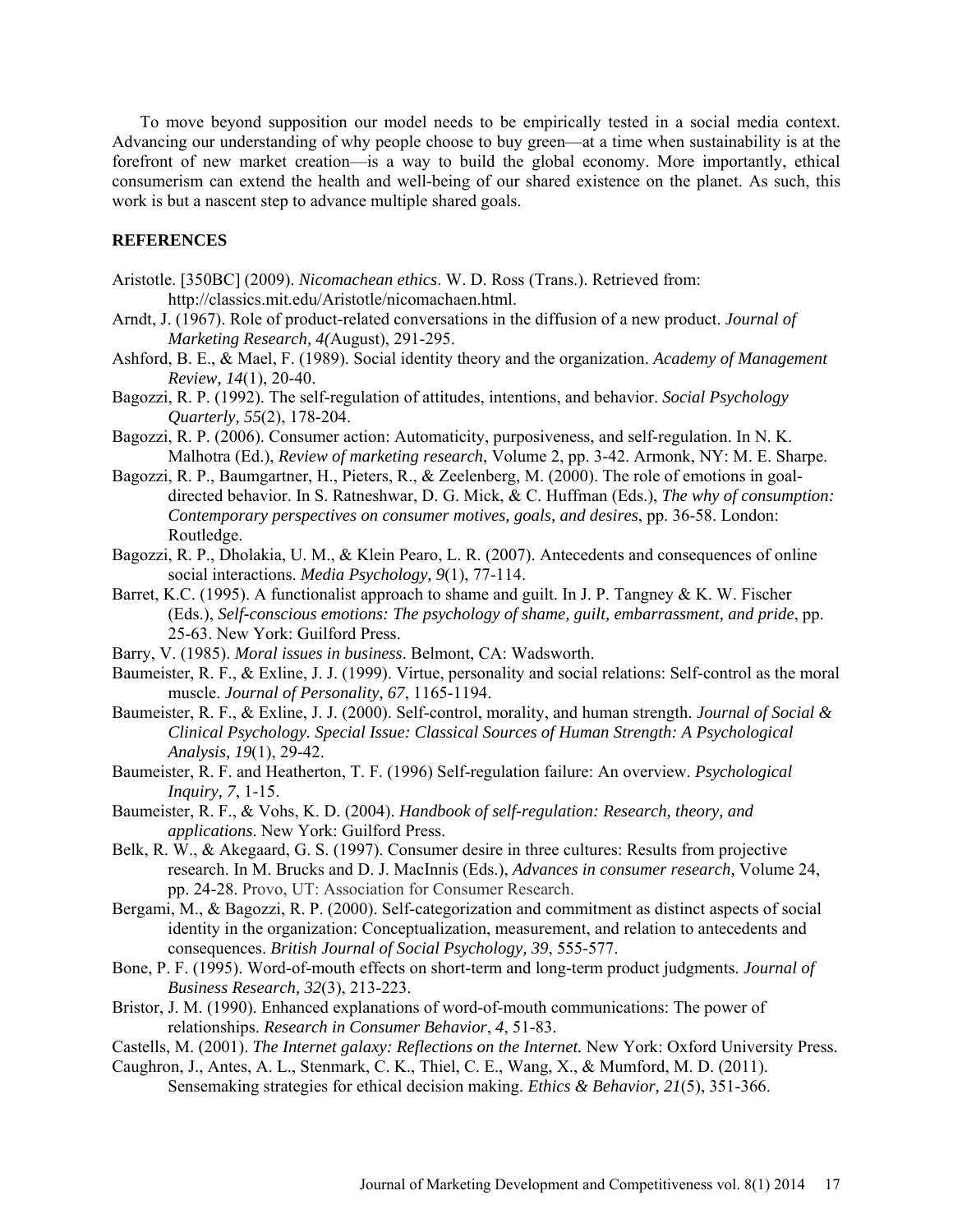- DiBattista, R. A. (1989). Providing a rationale for ethical conduct from alternatives taken in ethical dilemmas. *Journal of General Psychology, 116*(2), 207-214.
- Doane, D. (2001). *Taking flight: The rapid growth of ethical consumerism*. New Economics Foundation Report for Co-Operative Bank. Retrieved from http://www.neweconomics.org/ sites/ neweconomics.org/files/Taking\_Flight.pdf.
- Frankfurt, H. (1971). Freedom of the will and the concept of a person. *Journal of Philosophy, 68*, 5-20.
- Frankfurt, H. (1988). *The importance of what we care about*. New York: Cambridge University Press.
- Galotti, K. M. (1989). Approaches to studying formal and everyday reasoning. *Psychological Bulletin, 105*, 331-351.
- Hagel, J., & Armstrong, A. (1997). *Net gains: Expanding markets through virtual communities.* Boston, MA: Harvard Business Press.
- Haidt, J. (2001). The emotional dog and its rational tail: A social intuitionist approach to moral judgment. *Psychological Review, 108*(4), 814-834.
- Haidt, J. (2003). The moral emotions. In R. J. Davidson, K. R. Scherer, & H. H. Goldsmith (Eds.), *Handbook of affective sciences,* pp. 852-870. Oxford, UK: Oxford University Press.
- Hart, D., & Matsuba, K. M. (2007). The development of pride and moral life. In J. L. Yracy, R. W. Robins, & J. P. Tangney (Eds.), *The self-conscious emotions*, pp. 114-133. New York: Guilford Press.
- Heberlein, T. A. (1972). The land ethic realized: Some social psychological explanations for changing environmental attitudes. *Journal of Social Issues, 28*(4), 79-87.
- Hofmann, W., Schmeichel, B. J., & Baddeley, A. D. (2012). Executive functions and self-regulation. *Trends in Cognitive Sciences, 16*(3), 174-180.
- Hunt, S. D., & Vitell, S. (1986). A general theory of marketing ethics. *Journal of Macromarketing, 6*(1), 5-16.
- Kochanska, G. (1994). Beyond cognition: Expanding the search for the early roots of internalization and conscience. *Developmental Psychology, 30*, 20-22.
- Konrad, R. A. (1982). Business managers and moral sanctions. *Journal of Business Ethics, 1*, 195-200.
- Kozinets, R. V., Belz, F. M., & McDonagh, P. (2011). Social media for social change. In D. G. Mick, S. Pettigrew, C. Pechmann, & J. L. Ozanne, (Eds.) *Transformative consumer research to benefit global welfare*, pp. 205-224. New York: Routledge.
- Kroll, J., & Egan, E. (2004). Psychiatry, moral worry, and moral emotions. *Journal of Psychiatric Practice, 10*, 352-360.
- Kuhn, D. (1989). Children and adults as intuitive scientists. *Psychological Review, 96*, 674-689.
- Lau, G. T., & Ng, S. (2001). Individual and situational factors influencing negative word-of-mouth behaviour. *Canadian Journal of Administrative Sciences, 18*(3), 163-178.
- Lea, M., Spears, R., & de Groot, D. (2001). Knowing me, knowing you: Anonymity effects on social identity processes within groups. *Personality and Psychology Bulletin, 27,* 526-537.
- Lebo, H. (2008). *Annual internet survey by the center for the digital future*. Los Angeles, CA: University of Southern California. Retrieved from http://www.digitalcenter.org/pdf/ 2008-Digital-Future-Report-Final-Release.pdf.
- Lewis, M. (2000). Self-conscious emotions: Embarrassment, pride, shame, and guilt. In M. Lewis & J. M. Haviland-Jones (Eds.), *Handbook of emotion*, 2nd edition, pp. 623-636. New York: Guilford Press.
- Mascolo, M. F., & Fischer, K. W. (1995). Developmental transformations in appraisals for pride, shame, and guilt. In J. P. Tangney & K. W. Fischer (Eds.), *Self-conscious emotions: The psychology of shame, guilt, embarrassment, and pride*, pp. 64-113. New York: Guilford Press.
- McCullough, M. E., Kilpatrick, S. D., Emmons, R. A., & Larson, D. B. (2001). Is gratitude a moral affect? *Psychological Bulletin, 127*(2), 249-266.
- Michie, S. (2009). Pride and gratitude: How positive emotions influence the prosocial behaviors of organizational leaders. *Journal of Leadership and Organizational Studies, 15*(4), 393-403.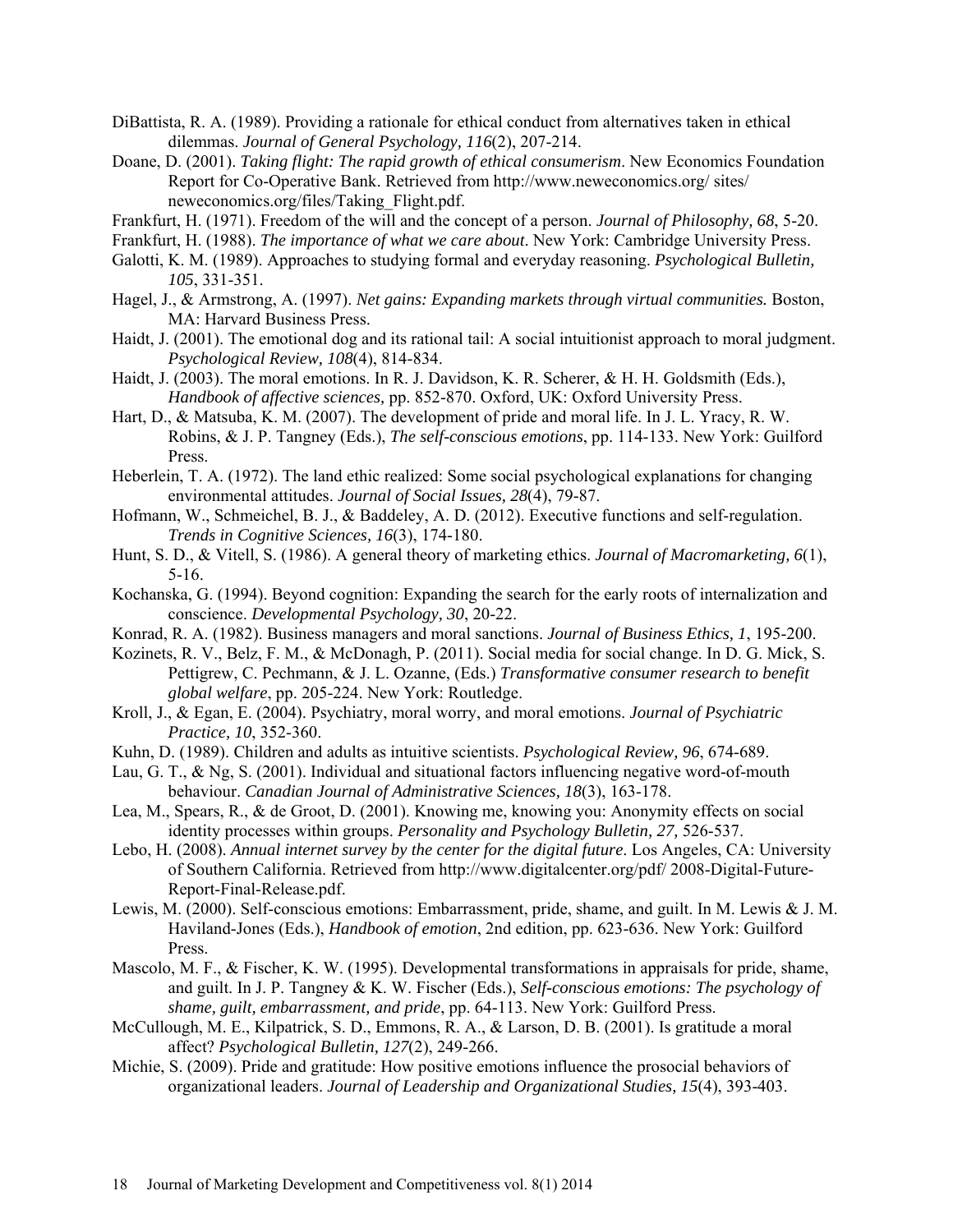- Montgomery, C., & Stone, G. (2009). Revisiting consumer environmental responsibility: A five nation cross-cultural analysis and comparison of consumer ecological opinions and behaviors. *Journal of Management and Marketing Research, 2*(1), 35-58.
- Öberseder, M., Schlegelmilch, B. B., & Gruber, V. (2011). Why don't consumers care about CSR?: A qualitative study exploring the role of CSR in consumption decisions. *Journal of Business Ethics, 104*, 449-460.
- Posner, M., & Rothbart, M. (2000). Developing mechanisms of self-regulation*. Development and Psychopathology, 12*, 427-441.
- Prochaska, J. O., Redding, C.A. & Evers, K. (1997). The transtheoretical model of change. In K. Glanz, F. M. Lewis, and B. K. Rimer (Eds.), *Health behavior and health education: Theory, research, and practice*, pp. 60-84. San Francisco, CA: Jossey-Bass.
- Rest, J. R. (1986). The major component of morality. In W. M. Kurtines, & J. L. Gerwitz (Eds.), *Morality, moral behavior, and moral development*, pp. 24-38. New York: Wiley.
- Rokeach, M. (1977). *The nature of human values*. New York: McGraw-Hill.
- Salovey, P., Hsee, C. K., & Mayer, J. D. (1993). Emotional intelligence and the self-regulation of affect. In D. M. Wegner & J. W. Pennebaker (Eds.), *Handbook of mental control: Think about business: How personal integrity leads to corporate success*, pp. 258-277. New York: Oxford University Press.
- Schwartz, S. H. (1996). Value priorities and behavior: Applying a theory of integrated value systems. In C. Seligman, J. M. Olson, & M. P. Zanna (Eds.), *The psychology of values: The Ontario Symposium*, Vol. 8, pp. 1-24. Mahwah, NJ: Lawrence Erlbaum.

Sekerka, L. E. (2012). Compliance as a subtle precursor to ethical corrosion: A strength-based approach as a way forward. *Wyoming Law Review, 12*(2), 277-302.

- Sekerka, L. E., & Bagozzi, R. P. (2007). Moral courage in the workplace: Moving to and from the desire and decision to act. *Business Ethics: A European Review, 16*(2), 132-142.
- Sekerka, L. E., McCarthy, J. D., & Bagozzi, R. (2011). Developing the capacity for professional moral courage: Facing daily ethical challenges in today's military workplace. In D. Comer and G. Vega (Eds.), *Moral courage in organizations: Doing the right thing at work* (pp. 130-141). Armonk, NY: M.E. Sharpe.
- Sharkey, W. F., & Stafford. L. (1990). Responses to embarrassment. *Human Communication Research, 17*, 315-342.
- Shaw, D., Grehan, E., Hassan, L., & Thomson, J. (2005). An exploration of values in ethical consumer decision making. *Journal of Consumer Behaviour, 4*(3), 185-200.
- Tajfel, H. M., Billig, R. P., & Flament, C. (1971). Social categorization and intergroup behavior. *European Journal of Social Psychology, 1/2,* 149-178.
- Tangney, J. P. (1999). The self-conscious emotions: Shame, guilt, embarrassment and pride. In T. Dalgleish & M. Power (eds.), *Handbook of cognition and emotion*, pp. 541-568. New York: Guilford Press.

Tangney, J. P. (2003). Self-relevant emotions. In M. R. Leary & J. P. Tangney (Eds.), *Handbook of self and identity*, pp. 384-400. New York: Guilford Press.

- Tangney, J. P., Stuewig, J., & Mashek, D. J. (2007). Moral emotions and moral behavior. *Annual Review of Psychology, 58*, 345-372.
- Tangney, J. P., Wagner, P. E., Fletcher, C., & Gramzow, R. (1992). Shamed into anger: The relation of shame and guilt to anger and self-reported aggression. *Journal of Personality and Social Psychology, 62*(4), 669-675.
- Turiel, E. (1983). *The development of social knowledge: Morality and convention*. Cambridge: Cambridge University Press.
- Tracy, J. L., & Robins, R. W. (2007). The psychological structure of pride: A tale of two facets. *Journal of Personality and Social Psychology, 92*, 506-525.
- Zeithaml, V. A., & Bitner, M. J. (1996). *Services marketing*. New York: McGraw-Hill.